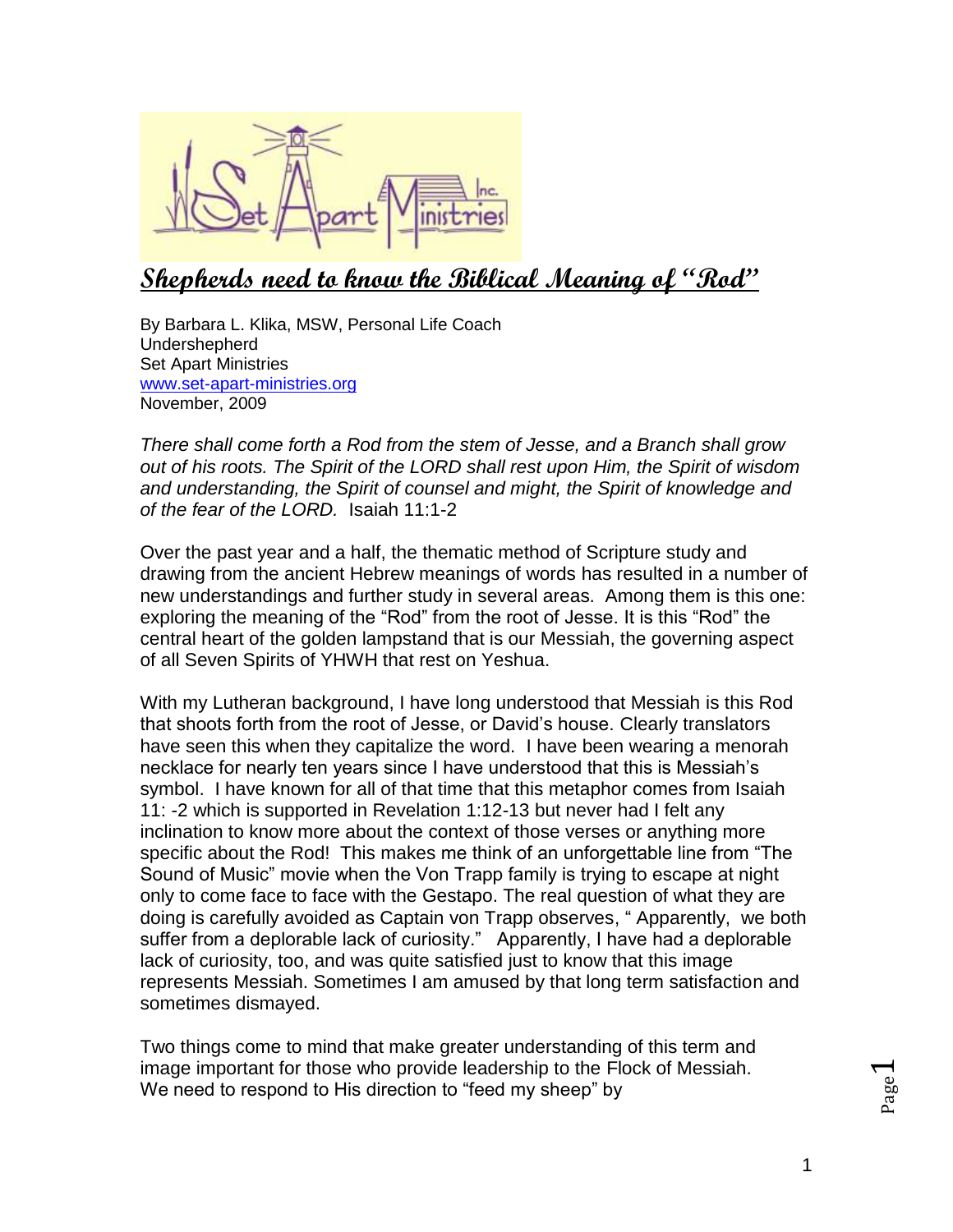- learning more about what that means
- more clearly defining one who is walking in the way of all 7 Spirits rather than in the counterfeit way of the world, the flesh and the evil one.

A valid third point would be the importance of those who come under the leadership of another knowing the character and "heart" of their leaders in order to be wise in their choice of assemblies.

"Spare the rod and spoil the child." Is this "rod" the same as that referred to in our description of Messiah? This is a common saying, though it is a misquote of several verses in Proverbs and is often presented as the rationale for physical "discipline" commonly called corporal punishment. The more one learns of the Biblical meaning of the term, the more it becomes clear that this is NOT the intended meaning, however often it may be used in that sense. Those who speak of the rod as referring to corrective discipline which is a teaching tool are much closer to the original intent. That word rendered rod is "shebet" Strong's # 7626**;** "rod, staff, branch, offshoot, club, scepter, tribe a. rod, b. staff (of spear, dart) c. club (of shepherd's implement) d. truncheon, scepter (mark of authority e. clan, tribe." It is found in many places in Proverbs as noted above and in the beloved verse from Psalm 23 though it is NOT the word used in Isaiah 11:1 despite some relatedness. "Shebet" is the root word under "scepter" in Esther 4:11 referring to "a rod of empire." Aaron's rod with which he turned dust to lice (Exodus 8) is a different word yet: "mattah" Strong's # 4294 from #5186.which means: "A branch, (as extending) fig. A tribe, also a rod, whether for chastising (fig. Correction ) ruling (i.e. scepter) throwing (a lance) or walking (a staff; fig. A support of life ( e,g, bread) rod, staff, tribe." This word is also translated as "staff" and is used of a "staff of bread" in Lev. 26; 26; and for the "bread of wickedness" in Numbers 14:9.

Back now to our original verse in question, Isaiah 11: 1, in which "choter" is the word translated "Rod." NIV is nearly alone in rendering the key phrase "a shoot from the stump of Jesse" with the majority choosing the term "Rod" from the "root" of Jesse, yet in this case, the choice may be closer to the original Hebraic picture.

"Rod" is Strong's # 2415 "Choter" chet tet resch "from an unused root of uncertain significance; i.e. a twig—rod." This gives us very little to go on! Vine's Expository Dictionary does not include "rod" in the OT section. Benner's Ancient Hebrew Lexicon offers this information: (reading right to left)

| Benner #2157 HhThR | resch            | tet             | chet             |
|--------------------|------------------|-----------------|------------------|
|                    | Head of a man    | Clay basket     | Tent wall        |
|                    | Chief, top,      | Contains        | to protect       |
|                    | beginning, first | Modern number 6 | inside & outside |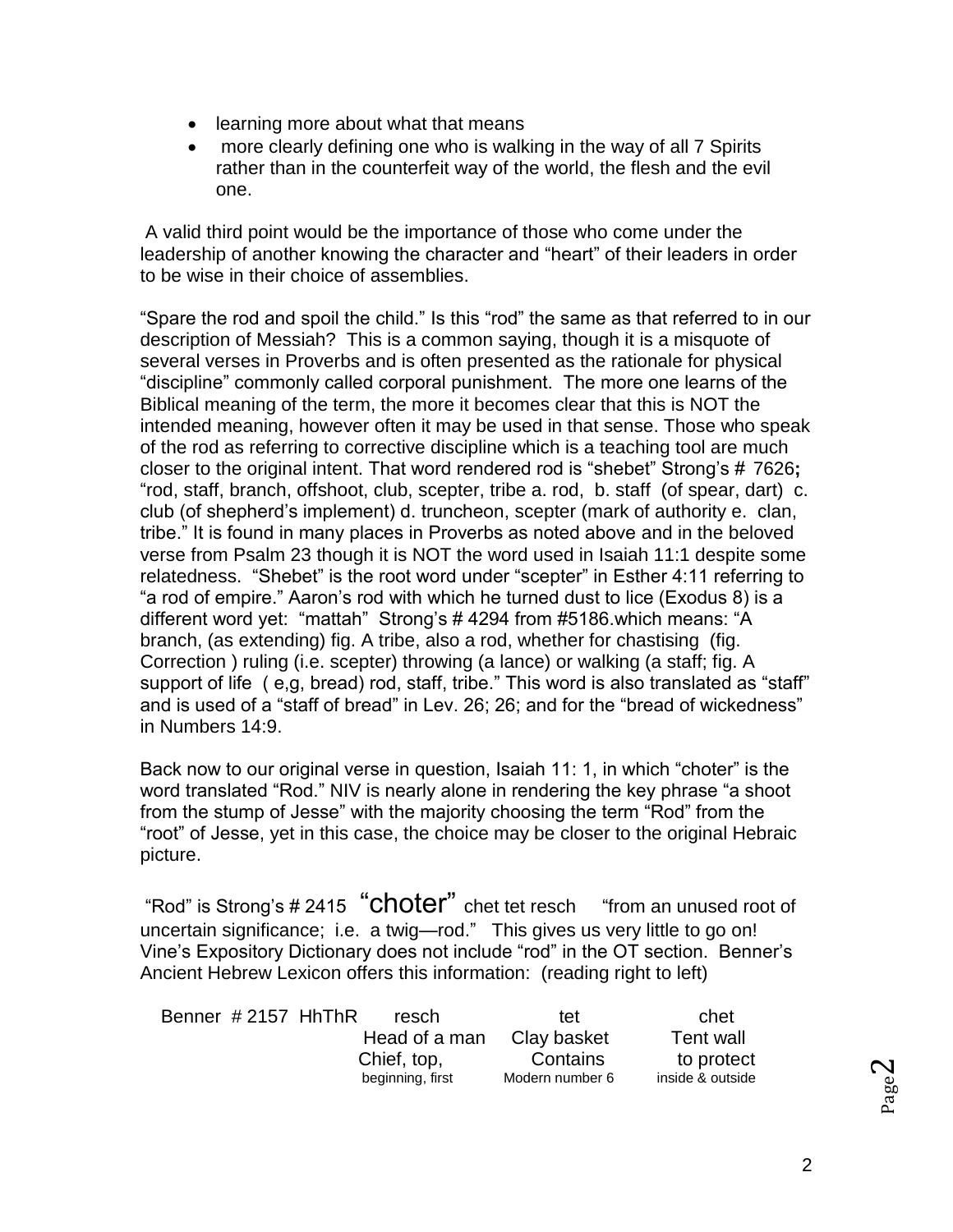.It appears then, that the ancient functional meaning of this word would involve the responsibility of the head man or Chief to contain what is important and to protect the family from dangers both inside the group and from outside sources. This certainly makes sense from the perspective of one keeping sheep as well as "sheople."

Though other sources were also vague on the significance of the word "choter" TWOT had some relevant information. Here it carries the number 643 and is "the assumed root of 643a, branch or twig." It is suggested that it is also related to two possible words: Hida 616a meaning "riddle, difficult question, parable" or to Hay 644a meaning "living" or Haya 644b meaning "kinsfolk" generally but a more extensive description is also included: "Haya -- to live or have life; remain alive, sustain life, live prosperously, live forever, be quickened, revive from sickness, discouragement, or even death…"

Now, this connection does appear relevant to our "choter" in these verses. The connection between this "life" and the Spirit active on the First Day of creation is indicated in Proverbs 3: 16

## *Long life is in Wisdom's right hand.*

TWOT further notes "Physical life, is in God's hands; the tree of life and death. Life is the ability to exercise all of one's vital power to the fullest. Death is the opposite."

There is a lengthy and interesting discussion of these aspects in TWOT pages 279-281 for anyone who'd like more detail. Of particular interest to those who have studied the Creation Gospel is the connection made with various passages that refer to the connections between a path of life and the Rod who is able to lead us correctly. Particularly Psalm 16: 11

*"You will show me the path of life; In Your presence is fullness of joy; at Your right hand are pleasures forevermore."*

There is also confirmation that the way of Messiah and the way of the evil one are different and that He can instruct us:

*Concerning the works of men, by the word of Your lips, I have kept away from the paths of the destroyer. Uphold my steps in Your paths, that my footsteps may not slip.* Psalm 17: 4-5

Clearly, a "Rod" that can show the path of life and nurture, contain and protect life is one to be sought after! Shepherds, we would also echo the words of the Psalmist in Psalm 17: 15 as we follow our Rod, Yeshua: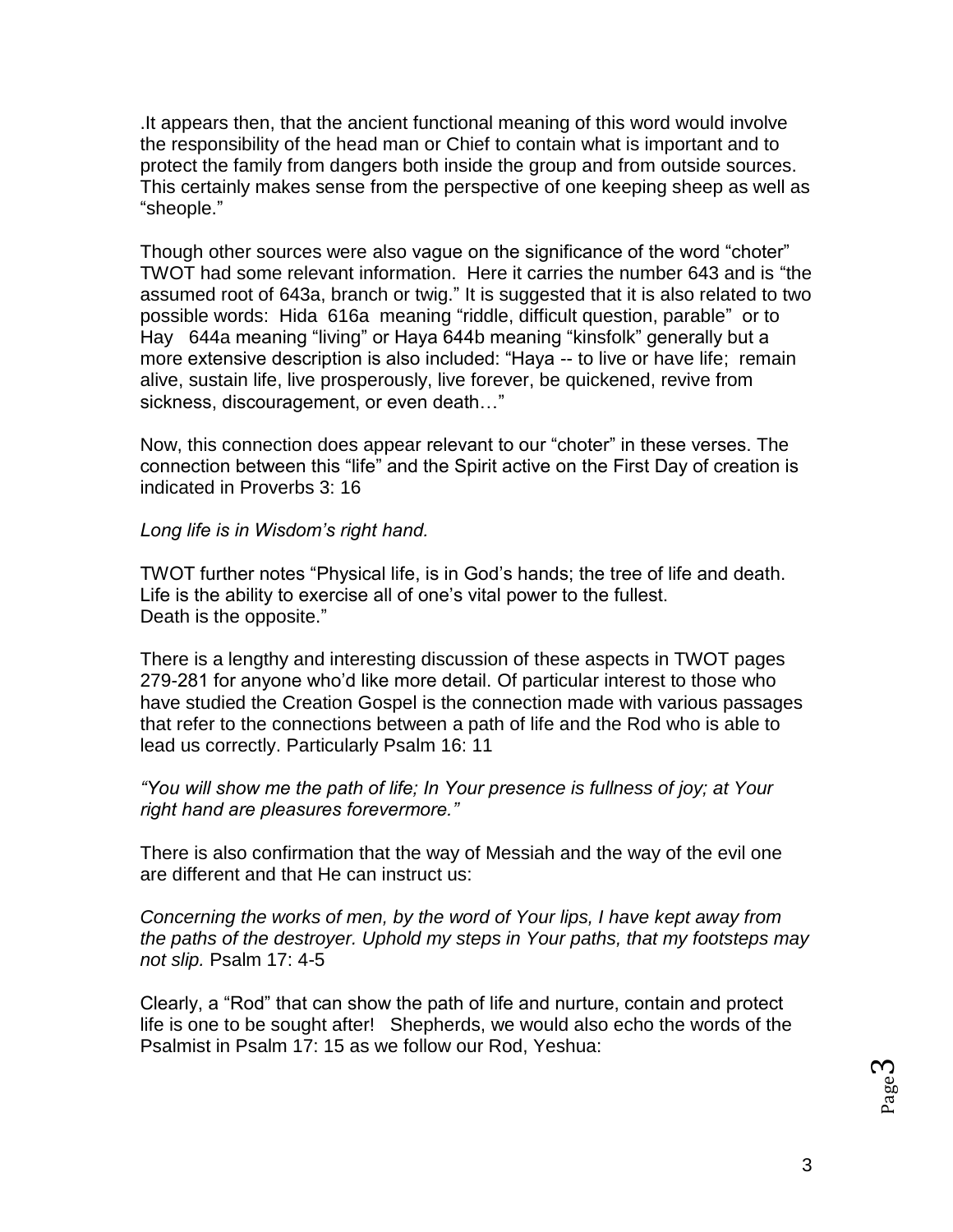*"As for me, I will see Your face in righteousness; I shall be satisfied when I awake in Your likeness."* 

Now with all these variations and possible concepts underneath the English word, "rod", what is the frequency of their use in Scripture? Does the usage of these words teach us anything more about the "Rod" of Isaiah 11: 1?

There is indeed. There are many words that have a similar connotation to rod which include staff, branch, scepter, twig; and there are various combinations usages in which the two seem almost interchangeable such as rod/hand, rod/staff as bread, rod/mouth, rod/inheritance, rod/wrath. So when one stretches out their hand it is as though it were a rod, and so forth. To do a study of these combinations, particularly hand/rod, seems it would be an enlightening subject also. (perhaps Ezekiel 20: 37 to begin)

These comparisons can be found most easily using the Englishman's Concordance. There, we learn that "matteh" is most frequently used at nearly 300, and "Shebet" follows at approximately 200. There are only about 18 usages of "makkehl" (# 4731) which makes it a more interesting word to check as it must have a more detailed or specific meaning than the more generally used words.

Now, the real surprise to me was this: **"choter" sometimes transliterated as "ghohter" has only 2 usages!** One is in our Isaiah 11:1 verse and the other is in Proverbs 14: *3:* 

## *In the mouth of the foolish is a rod of pride. (but the lips of the wise will preserve them.) NKJV*

Clearly then, this rod, "choter" is not exclusively connected with YHWH's Truth. A "choter" can be connected with both sustaining and protecting life AND with foolishness and pride! Perhaps there is a case to be made for the rod of pride in the mouth to be related to the untamed tongue as well?

This revelation then sent me back to check out the context of our Isaiah 11: 1 verse which we know is regarded as Messianic prophecy for those in Judaism, and as Messiah Yeshua specifically for His followers.

So many times we have seen the picture of the holy and the unholy in metaphor: prowling lion and the Lion of Judah, the Lamb of God and the lamb-beast, Proverbs 31 woman and the harlot for example. The number 2: witness and division –and now we can add the Rod and the rod. Now the pairings of obedience/blessing, and disobedience/cursing come into focus as well.

Wise shepherds would certainly prefer to be led by the Rod that has the 7 Spirits of YHWH resting on Him, rather than by a fool with a rod of pride! We would also certainly prefer to lead others while walking with the Rod of YHWH rather than

Page 4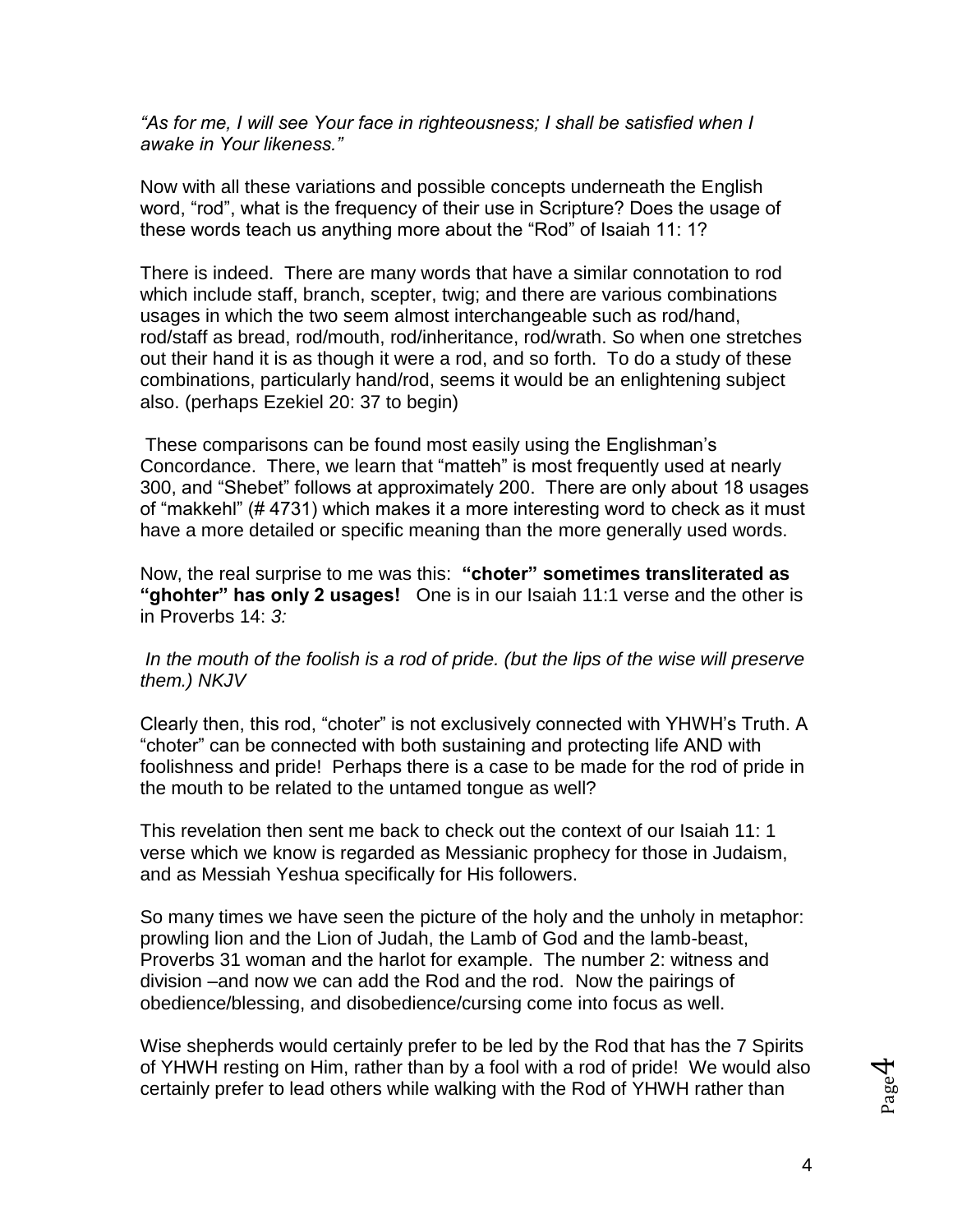falling to an untamed tongue and foolish pride. It is also pretty safe to assume that those who are *being* led would prefer the Rod over the rod; if they only know how to discern the difference!

What do we need to know to discern the difference between these rods?

Let's look at the context of Isaiah 11. As many know, the chapters and verses were a later addition and do not always reflect an entirely new subject or division. I was quite surprised to read Isaiah 10 and learn that the context in which the declaration about the Rod from the root of Jesse was made was that of discipline and judgment. In verses 5 and 15 we find the parallel:

*Woe to Assyria, the rod of My anger and the staff in whose hand is My indignation. I will send him against an ungodly nation, and against the people of My wrath I will give him charge*. Isaiah 10: 5-6

*Shall the ax boast itself against him who chops with it? Or shall the saw exalt itself against him who saws with it? As if a rod could wield itself against those who lift it up, or as if a staff could lift up, as if it were not wood!* Isaiah 10: 15

Going back another chapter we find another Messianic prophecy in 9: 6 and Isaiah expounding on how the government will be on His shoulder before the sins of the people are addressed. YHWH is continuing to extend His hand despite His anger and the disobedience of the people, including the observation that "the leaders of this people cause them to err" (v.16) Four times He expresses His merciful call to return without response. THEN He declares as above, that He will use Assyria as a "rod" of punishment for those disobedient people. "Staff" is "matteh" as noted earlier. "Rod" is

He declares His intention to use the King of Assyria to bring judgment yet then declares that He will "punish the fruit of the arrogant heart of the king of Assyria, and the glory of his haughty looks." Many of the descriptions found here are included among the seven abominations of Proverbs 6:16-19 which we know to be working in rebellion against the seven Spirits of YHWH.

*These six things the LORD hates, yes, seven are an abomination to Him; A proud look, a lying tongue, hands that shed innocent blood, a heart that devises wicked plans, feet that run swiftly to evil, a false witness who speaks lies, and one who sows discord among brethren.* 

After this punishment/discipline is carried out against the rebellious people, He will turn back to them and restore them. They will have learned dependence on Him rather than on a "king."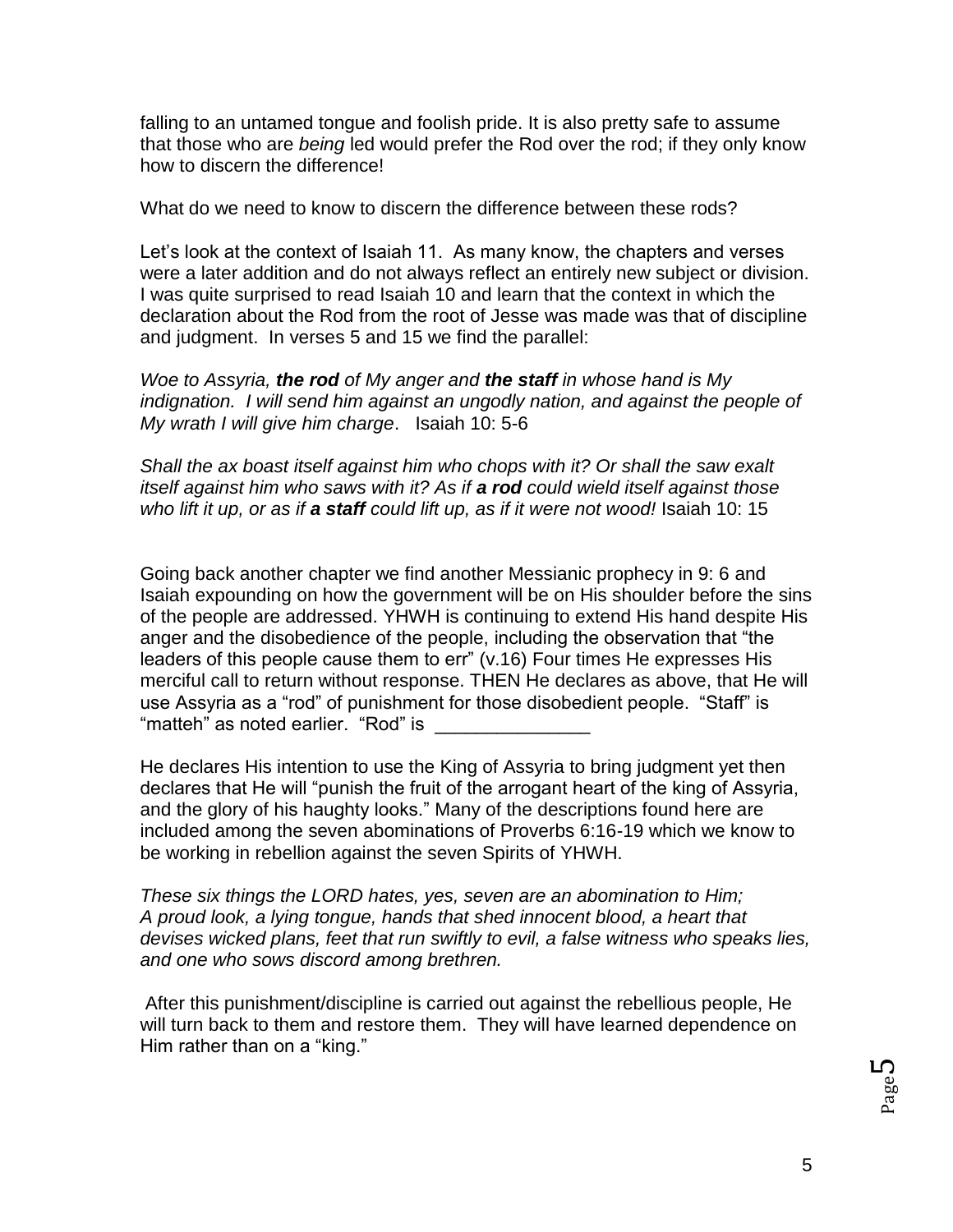*Therefore thus says the Lord God of hosts: "O My people, who dwell in Zion, do not be afraid of the Assyrian. He shall strike you with a rod and lift up his staff against you, in the manner of Egypt. For yet a very little while and the indignation will cease, as will My anger in their destruction." And the Lord of hosts will stir up a scourge for him like the slaughter of Midian at the rock of Oreb; as His rod was on the sea, so will He lift it up in the manner of Egypt.* Isaiah 10: 24-26

"Staff" and "rod" are "matteh" here. Most often used as in the sense of a tribe, according to Strong. The descriptions of what was/is to be done to the rebellious people are graphic and intense. YHWH makes it clear that He is the one giving the power to carry this out through His chosen "rod' of Assyria.

The initial fulfillment was found in ancient times as the Assyrian King raised his hand against Israel. As is so often the case, this description regarding the King of Assyria is thematically connected with other "kings" or "Pharoahs" who raised their hand/rods in destruction toward the House of Jacob. "In the manner of Egypt" refers to the first exodus events as well as to the final, greater exodus.

Having thoroughly described the intent and results of raising the rod of the Assyrian against Jacob, Isaiah turned to the declaration found in Isaiah 11:1.

In stark contrast to the arrogant, haughty ways of the King of Assyria as a rod, we now see the blessings of the Spirits of YHWH resting on His Chosen Rod of deliverance for His beloved people, *ami dodi*. This Rod will walk in wisdom, understanding, counsel, might , knowledge and awe of YHWH. He will judge with righteousness. He will "strike the earth with the rod of His mouth, and with the breath of His lips He shall slay the wicked." (Isaiah 11: 4) Though there will be great distress for those who have chosen a disobedient path, there will be no question of foolishness or pride coming from this Mouth! Nor should there be from one who desires to wake up in the likeness of the nurturing leadership of our Head as He protects His people from dangers within and without.

The Seven Spirits of YHWH as contrasted with the seven abominations of Proverbs 6 are a good place to begin when considering whether a leader might be a rod of punishment/arrogance in YHWH's hands or wicked in his own way; or under the guidance of THE Rod from the root of Jesse as He moves through His chosen vessels/people for restoration.

## *Abba, our Father, our Creator;*

*We do look to You for our strength and nurturance, the Rod of the strength of Yisrael.. It is often lonely to lead others, and difficult to find wise counsel as we do so. Sometimes those we try to help even rise up and accuse us. The powers of this world are bold and overwhelming at times. We do need to grow into Your*